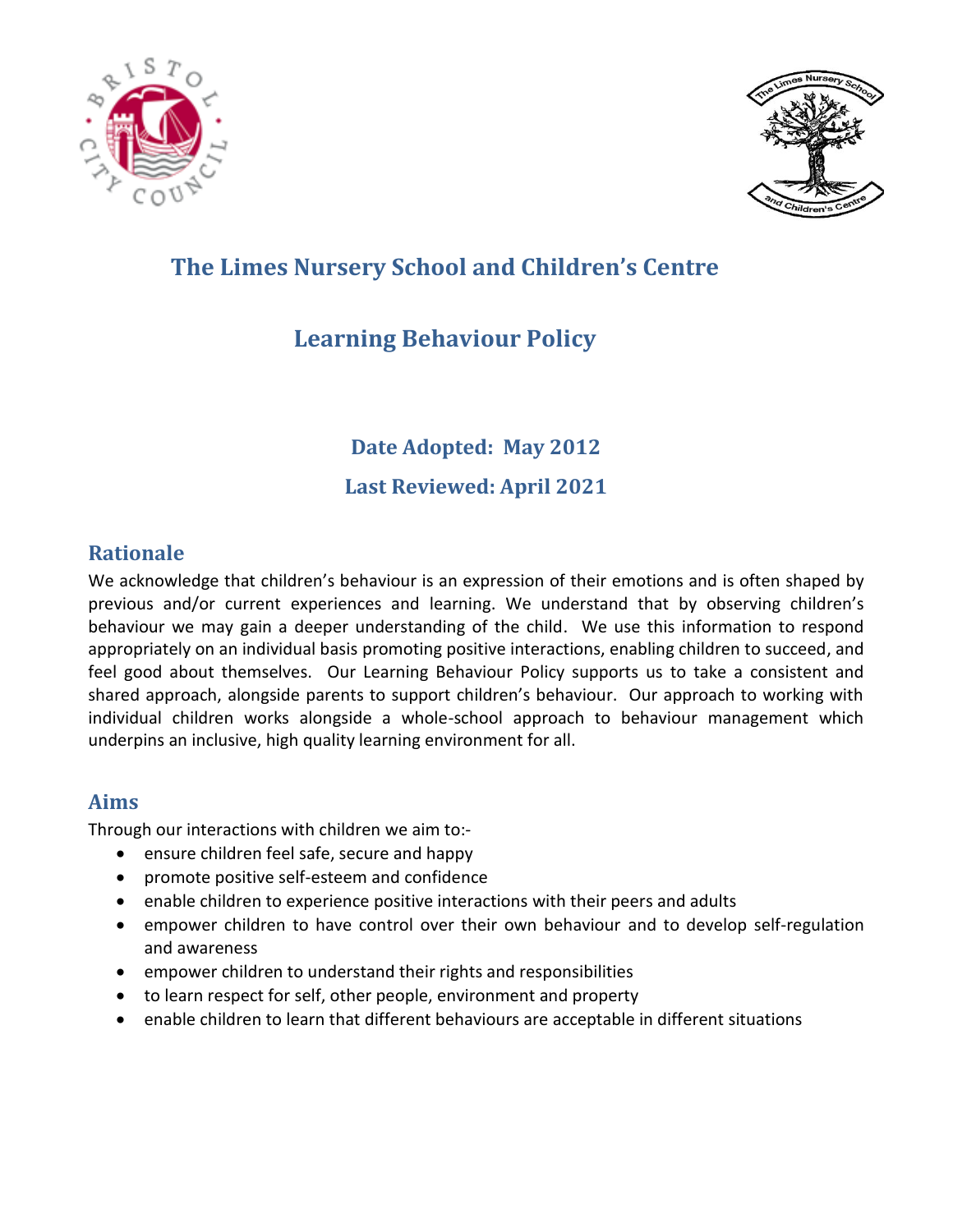## **We believe that children want adults to:-**

- Treat them as a person
- Help them learn and feel confident
- Make the day a pleasant one
- Be just and fair
- Have a sense of humour

## **Guidelines**

We will do this by:

- Offering a curriculum and learning environment that enables children to be independent and able to solve their own problems
- Ensuring that adults have high expectations of children's behaviour
- Ensuring that expectations about acceptable and unacceptable behaviour are clear to children
- Ensuring boundaries and routines are consistent and developmentally appropriate
- By using a range of strategies for communication e.g. using voice, gesture, visual strategies e.g. signing and pictures
- Collaborating with children to develop agreed rules when appropriate
- Ensuring adults maintain a considered, calm and consistent approach at all times
- By sharing any observations of negative behaviour we are concerned about across the nursery school so that class teachers are notified and can respond.
- Working closely in partnership with parents/ carers, sharing significant daily events, and involving them in planning for and promoting positive behaviour

### **Strategies**

- Using a positive approach to show, guide, praise and re-direct 'negative' behaviour
- Affirm and recognise children's positive behaviours
- Adults use a Conflict Resolution approach to support children to develop the skills to manage their own interactions and resolve their own conflicts with one another (See Appendix A for conflict resolution steps)
- Adults use their professional skills and judgement to employ a range of other appropriate strategies (See Appendix A)

## **Anti-Bullying**

We recognise the right of every child to attend nursery in a safe environment free from harm. On rare occasions children's behaviour or comments made by children about their peers may be perceived to amount to bullying. In such instances these issues will be taking seriously and our anti bullying policy and procedures will be followed.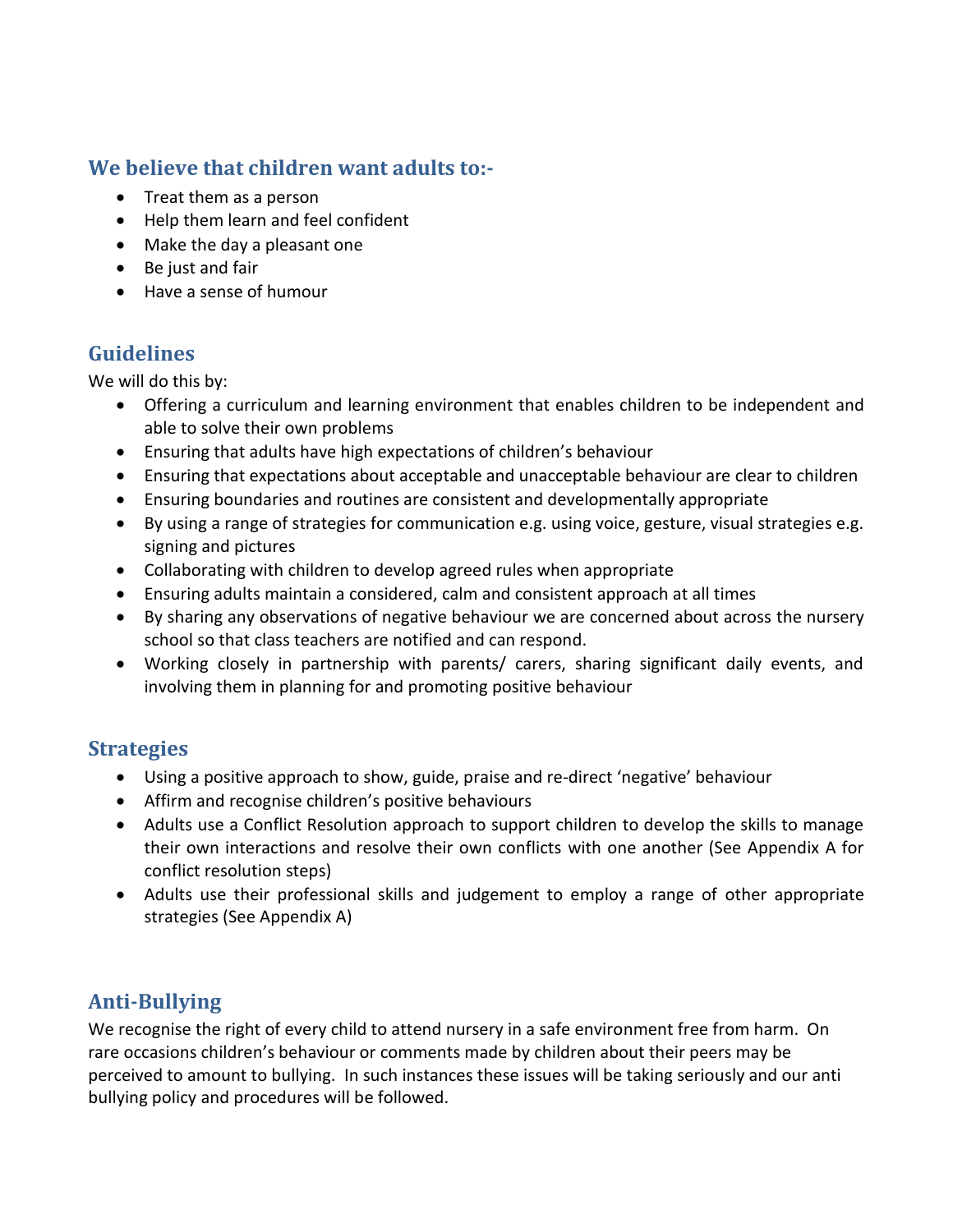#### **Safeguarding and Peer on Peer abuse**

We recognise the right of all children to attend nursery in a safe environment free from harm. On rare occasions children's behaviour or comments made by children about their peers may be serious enough to be of a safeguarding nature. Peer on peer abuse includes bullying, cyber bullying, physical abuse, sexual violence, harassment. In such instances staff should follow our safeguarding policy which clearly outlines how allegations of abuse against other pupils should be dealt with. The DSL should be informed of the 'allegation' in order that appropriate steps can be taken to safeguard those involved. For further information, please see our Safeguarding and Child Protection policy.